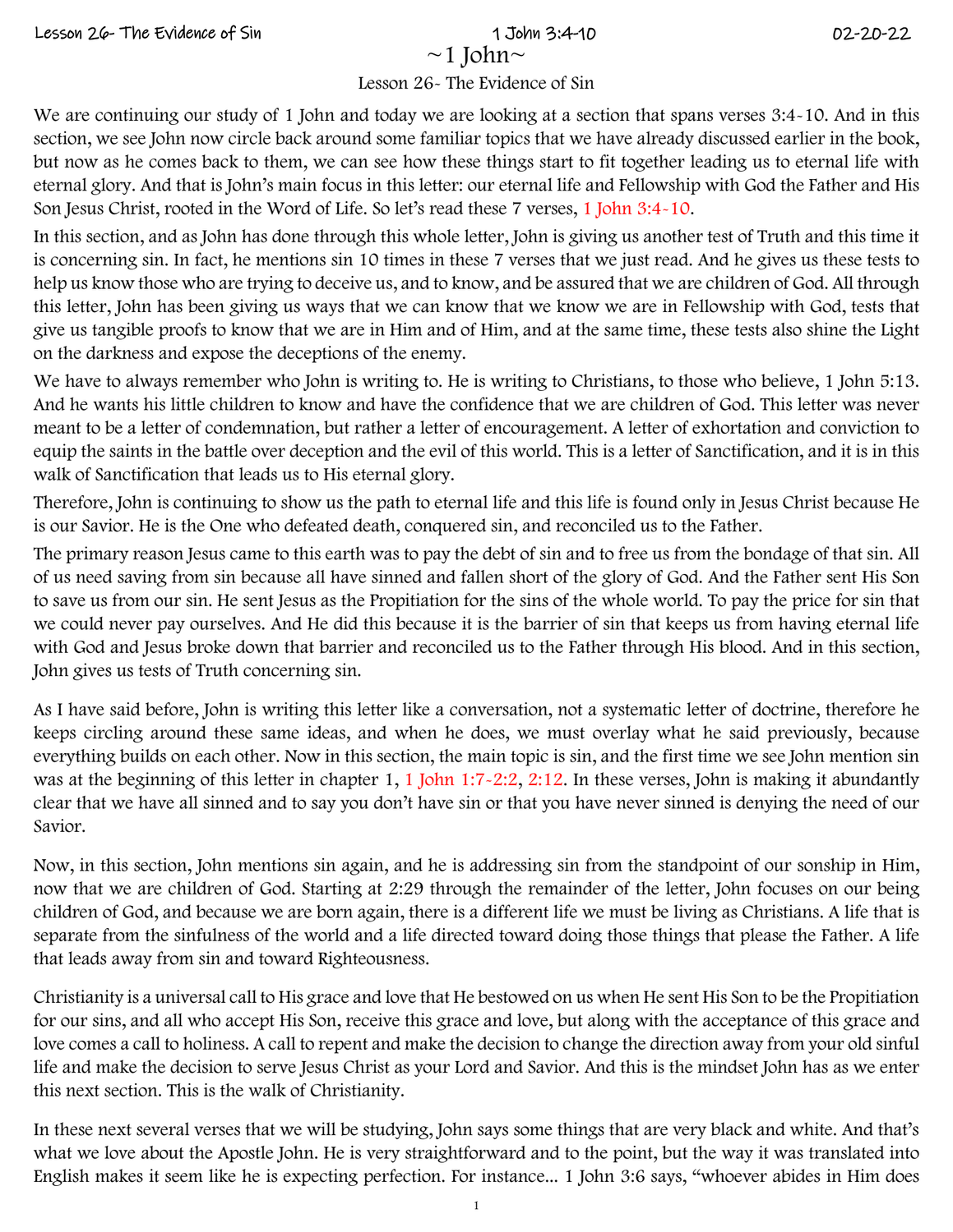## Lesson 26- The Evidence of Sin 1 John 3:4-10 02-20-22

| not sin…" or verse 8, "He who sins is of the devil…" As if he is saying, once you become a Christian, you will not ever<br>Spirit never contradicts Himself, and we see this very clearly in the Greek text.                            | sin again and if you do, you are a child of the devil and you are going to hell. We know this can't be what John is<br>saying because in 2:1 he says, "if anyone sins, we have an Advocate with the Father, Jesus Christ the Righteous, and<br>He Himself is the Propitiation of our sins. So, what is John saying? Is this a contradiction? Of course not, the Holy                                                                                                                         |
|-----------------------------------------------------------------------------------------------------------------------------------------------------------------------------------------------------------------------------------------|----------------------------------------------------------------------------------------------------------------------------------------------------------------------------------------------------------------------------------------------------------------------------------------------------------------------------------------------------------------------------------------------------------------------------------------------------------------------------------------------|
| conjunction with the present tense, it is describing an action of the heart that is habitual and continual.                                                                                                                             | The key to understanding this set of verses is twofold. It is the usage of the present tense in conjunction with the<br>Greek word poieo, ποιέω. We saw this word in 2:29 and it is translated "practice". And as I said, this word is usually<br>translated, "to do" or "to make", but it has a much deeper meaning, especially the way John uses this word in this<br>epistle and his gospel. The word is a commitment of the heart. It is something you have set your heart to do, and in |
| snapshot or an occurrence of sin, not a habitual and continual action of being committed to sin.                                                                                                                                        | In this section 3:4~10, John is describing a habitual and continual action of being committed to sin with no sign of<br>stopping, compared to what he said in 2:1, if anyone sins,  (if anyone has an accidental occurrence of sin). The<br>tense John uses 2:1 for sin, άμάρτη, is the aorist tense with the subjunctive mood, meaning it is only a possibility of a                                                                                                                        |
| children of God, but the difference is we are not habitually and continually practicing sin.                                                                                                                                            | We all have sinned, and we are all still going to occasionally sin here and there even though we are born again                                                                                                                                                                                                                                                                                                                                                                              |
| Pharisees who were committed to sin and unrighteousness.                                                                                                                                                                                | To gain a better understanding of how John uses this word, lets read John 8:28~44. In this passage, John uses this<br>word poieo, $\pi o$ ιέω, to show the difference between Jesus being committed to the will of the Father, compared to the                                                                                                                                                                                                                                               |
| <sup>28</sup> Then Jesus said to them, "When you lift up the<br>Son of Man, then you will know that I AM, and<br><i>that</i> <b>I do</b> (continually practice) nothing of Myself;<br>but as My Father taught Me, I speak these things. | <sup>28</sup> εἶπεν οὖν αὐτοῖς ὁ Ἰησοῦς, Όταν ὑψώσητε τὸν υἱὸν<br>τοῦ ἀνθρώπου, τότε γνώσεσθε ὅτι ἐγώ εἰμι, καὶ ἀπ $^7$<br>έμαυτοῦ <b>ποιῶ</b> οὐδέν, ἀλλὰ καθὼς ἐδίδαξέ με ὁ πατήρ<br>μου, ταῦτα λαλῶ·                                                                                                                                                                                                                                                                                      |
| <sup>29</sup> And He who sent Me is with Me. The Father has<br>not left Me alone, for I always <b>do</b> (continually<br>practice) those things that please Him."                                                                       | <sup>29</sup> καὶ ὁ πέμψας με μετ' ἐμοῦ ἐστιν· οὐκ ἀφῆκέ με<br>μόνον ὁ πατὴρ, ὅτι ἐγὼ τὰ ἀρεστὰ αὐτῷ <b>ποιῶ</b> πάντοτε.                                                                                                                                                                                                                                                                                                                                                                    |
| <sup>30</sup> As He spoke these words, many believed in<br>Him.                                                                                                                                                                         | ταῦτα αὐτοῦ λαλοῦντος πολλοὶ ἐπίστευσαν εἰς<br>αὐτόν.                                                                                                                                                                                                                                                                                                                                                                                                                                        |
| <sup>31</sup> Then Jesus said to those Jews who believed Him,<br>"If you abide in My word, you are My disciples<br>indeed.                                                                                                              | <sup>31</sup> "Ελεγεν οὖν ὁ Ἰησοῦς πρὸς τοὺς πεπιστευκότας αὐτῷ<br>Ίουδαίους, Έὰν ὑμεῖς μείνητε ἐν τῷ λόγῳ τῷ ἐμῷ,<br>ἀληθῶς μαθηταί μου ἐστέ∙                                                                                                                                                                                                                                                                                                                                               |
| <sup>32</sup> And you shall know the truth, and the truth<br>shall make you free."                                                                                                                                                      | 3 <sup>2</sup><br>καί γνώσεσθε την άλήθειαν, καί ή άλήθεια<br>έλευθερώσει ύμας.                                                                                                                                                                                                                                                                                                                                                                                                              |
| <sup>33</sup> They answered Him, "We are Abraham's<br>descendants, and have never been in bondage to<br>anyone. How can You say, 'You will be made<br>free'?"                                                                           | απεκρίθησαν αὐτῷ, Σπέρμα Άβραάμ έσμεν, καί<br>ούδενί δεδουλεύκαμεν πώποτε· πῶς σὺ λέγεις ὅτι<br>Έλεύθεροι γενήσεσθε;                                                                                                                                                                                                                                                                                                                                                                         |
| <sup>34</sup> Jesus answered them, "Most assuredly, I say to<br>you, whoever <b>commits</b> (is continually practicing)<br>sin is a slave of sin.                                                                                       | <sup>34</sup> ἀπεκρίθη αὐτοῖς ὁ Ἰησοῦς, Ἀμὴν ἀμὴν λέγω ὑμῖν, ὅτι<br>πᾶς ὁ <b>ποιῶν</b> τὴν ἁμαρτίαν δοῦλός ἐστι τῆς ἁμαρτίας.                                                                                                                                                                                                                                                                                                                                                                |
| <sup>35</sup> And a slave does not abide in the house forever,<br>but a son abides forever.                                                                                                                                             | <sup>35</sup> ὁ δὲ δοῦλος οὐ μένει ἐν τῇ οἰκίạ εἰς τὸν αἰῶνα· ὁ υἱὸς<br>μένει είς τον αίῶνα.                                                                                                                                                                                                                                                                                                                                                                                                 |
| <sup>36</sup> Therefore if the Son makes you free, you shall<br>be free indeed.                                                                                                                                                         | 36<br>έὰν οὖν ὁ υίὸς ὑμᾶς ἐλευθερώση, ὄντως ἐλεύθεροι<br>έσεσθε.                                                                                                                                                                                                                                                                                                                                                                                                                             |
|                                                                                                                                                                                                                                         |                                                                                                                                                                                                                                                                                                                                                                                                                                                                                              |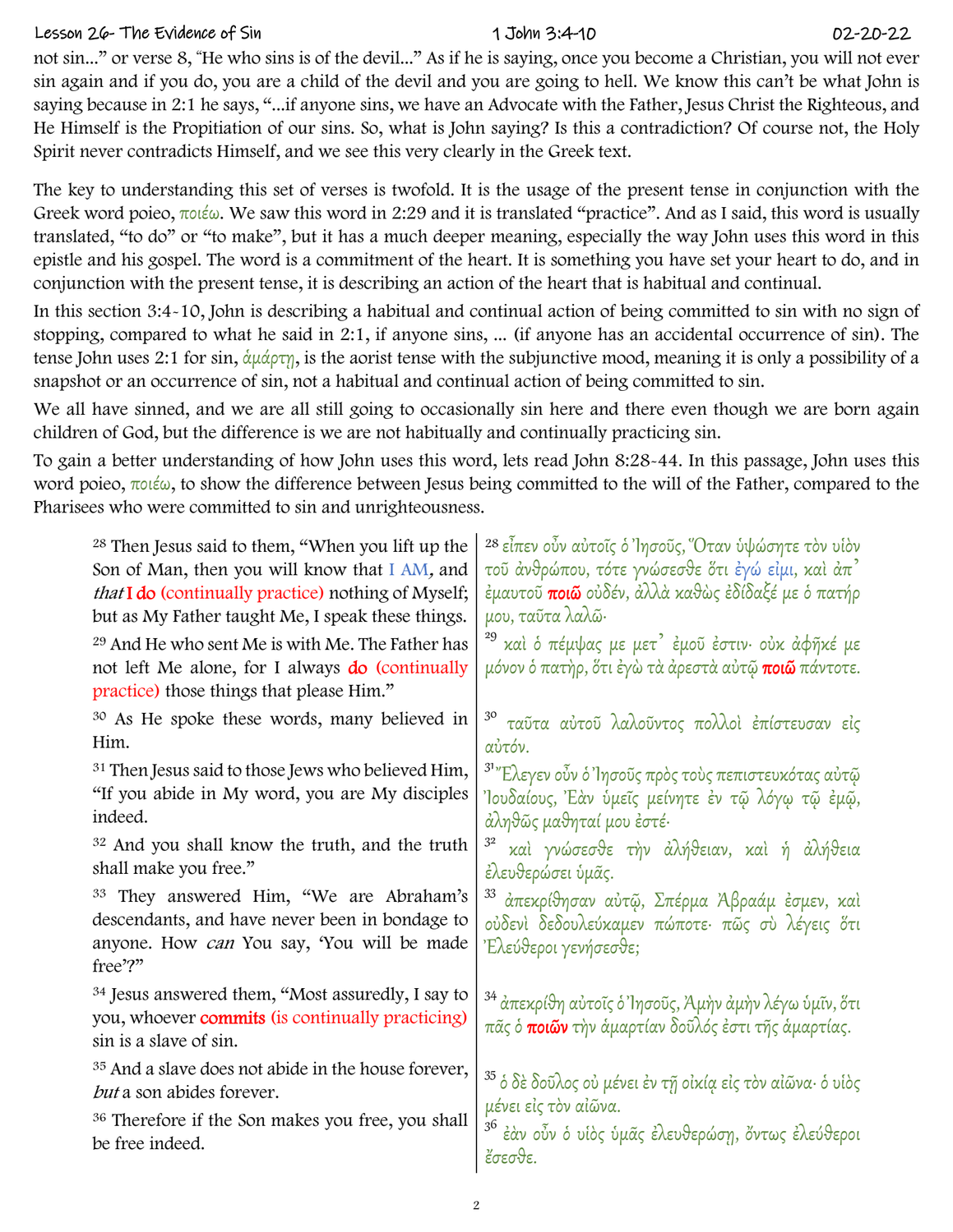## Lesson 26- The Evidence of Sin

## 1 John 3:4-10

Notice that Jesus is calling the Pharisees the children of the Devil because they are committed to doing his will and they are committed to a habitual pattern of sin and have become slaves of sin.

John uses this same pattern to show the comparison between those who are committed to Righteousness and those committed to a habitual pattern of sinning. Let's read 1 John 3:4-10 with a better translation...

| <sup>37</sup> "I know that you are Abraham's descendants,<br>but you seek to kill Me, because My word has no<br>place in you.                                                                                                                                                                                                                                                                                                                                                        | οἶδα ὅτι σπέρμα Ἀβραάμ ἐστε· ἀλλὰ ζητεῖτέ με<br>άποκτεῖναι, ὅτι ὁ λόγος ὁ ἐμὸς οὐ χωρεῖ ἐν ὑμῖν.                                                                                                                                                                                                                                                                                                             |
|--------------------------------------------------------------------------------------------------------------------------------------------------------------------------------------------------------------------------------------------------------------------------------------------------------------------------------------------------------------------------------------------------------------------------------------------------------------------------------------|--------------------------------------------------------------------------------------------------------------------------------------------------------------------------------------------------------------------------------------------------------------------------------------------------------------------------------------------------------------------------------------------------------------|
| <sup>38</sup> I speak what I have seen with My Father, and<br>you do (you continually practice) what you have<br>seen with your father."                                                                                                                                                                                                                                                                                                                                             | <sup>38</sup> ἐγὼ ὃ ἑώρακα παρὰ τῷ πατρί μου, λαλῶ· καὶ ὑμεῖς<br>οὖν ὃ ἑωράκατε παρὰ τῷ πατρὶ ὑμῶν, <b>ποιεῖτε</b> .                                                                                                                                                                                                                                                                                         |
| <sup>39</sup> They answered and said to Him, "Abraham is<br>our father." Jesus said to them, "If you were<br>Abraham's children, you would do (continually<br>practice) the works of Abraham.<br><sup>40</sup> But now you seek to kill Me, a Man who has                                                                                                                                                                                                                            | 39<br>άπεκρίθησαν καί είπον αύτῷ, Ὁ πατήρ ήμῶν<br>Άβραάμ έστι. λέγει αὐτοῖς ὁ Ἰησοῦς, Εἰ τέκνα τοῦ<br>Ἀβραὰμ ἦτε, τὰ ἔργα τοῦ Ἀβραὰμ <b>ἐποιεῖτε</b> ἄν.<br>νῦν δε ζητεῖτέ με ἀποκτεῖναι, ἄνθρωπον ὃς την<br>άλήθειαν ύμῖν λελάληκα, ἣν ἤκουσα παρὰ τοῦ Θεοῦ·                                                                                                                                                |
| told you the truth which I heard from God.<br>Abraham did not <b>do</b> (continually practice) this.                                                                                                                                                                                                                                                                                                                                                                                 | τοῦτο Ἀβραὰμ οὐκ <b>ἐποίησεν</b> .                                                                                                                                                                                                                                                                                                                                                                           |
| <sup>41</sup> You <b>do</b> (continually practice) the deeds of your<br>father." Then they said to Him, "We were not<br>born of fornication; we have one Father-God."<br><sup>42</sup> Jesus said to them, "If God were your Father,<br>you would love Me, for I proceeded forth and                                                                                                                                                                                                 | 41<br>ύμεῖς ποιεῖτε τὰ ἔργα τοῦ πατρὸς ὑμῶν. εἶπον οὖν<br>αὐτῷ, Ἡμεῖς ἐκ πορνείας οὐ γεγεννήμεθα· ἕνα πατέρα<br>έχομεν, τὸν Θεόν.<br>4 <sup>2</sup><br>εἶπεν αὐτοῖς ὁ Ἰησοῦς, Εἰ ὁ Θεὸς πατήρ ὑμῶν ἦν,                                                                                                                                                                                                       |
| came from God; nor have I come of Myself, but<br>He sent Me.                                                                                                                                                                                                                                                                                                                                                                                                                         | ήγαπᾶτε ἂν ἐμέ· ἐγὼ γὰρ ἐκ τοῦ Θεοῦ ἐξῆλθον καὶ<br>ήκω· οὐδὲ γὰρ ἀπˀ ἐμαυτοῦ ἐλήλυθα, ἀλλˀ ἐκεῖνός με                                                                                                                                                                                                                                                                                                        |
| <sup>43</sup> Why do you not understand My speech?<br>Because you are not able to listen to My word.<br><sup>44</sup> You are of <i>your</i> father the devil, and the desires<br>of your father you want to <b>do</b> (continually<br>practice). He was a murderer from the beginning,<br>and <i>does not</i> stand in the truth, because there is<br>no truth in him. When he speaks a lie, he speaks<br>from his own <i>resources</i> , for he is a liar and the<br>father of it. | άπέστειλε.<br><sup>43</sup> διατί την λαλιάν την έμην ού γινώσκετε; ότι ού<br>δύνασθε ἀκούειν τὸν λόγον τὸν ἐμόν.<br>44<br>ύμεῖς ἐκ πατρὸς τοῦ διαβόλου ἐστέ, καὶ τὰς<br>έπιθυμίας τοῦ πατρὸς ὑμῶν θέλετε ποιεῖν. ἐκεῖνος<br>άνθρωποκτόνος ἦν ἀπ' ἀρχῆς, καὶ ἐν τῇ ἀληθεία οὐχ<br>ἔστηκεν, ὅτι οὐκ ἔστιν ἀλήθεια ἐν αὐτῷ. ὅταν λαλῆ τὸ<br>ψεῦδος, έκ τῶν ἰδίων λαλεῖ· ὅτι ψεύστης έστι και ό<br>πατὴρ αὐτοῦ. |
| e that Jesus is calling the Pharisees the children of the Devil because they are committed to doing his wi<br>are committed to a habitual pattern of sin and have become slaves of sin.                                                                                                                                                                                                                                                                                              |                                                                                                                                                                                                                                                                                                                                                                                                              |
| uses this same pattern to show the comparison between those who are committed to Righteousness and<br>itted to a habitual pattern of sinning. Let's read 1 John 3:4-10 with a better translation                                                                                                                                                                                                                                                                                     |                                                                                                                                                                                                                                                                                                                                                                                                              |
| <sup>4</sup> All who are <b>continually practicing</b> sin, also<br>continually practice lawlessness, and sin is<br>lawlessness.                                                                                                                                                                                                                                                                                                                                                     | <sup>4</sup> πᾶς ὁ <b>ποιῶν</b> τὴν ἁμαρτίαν, καὶ τὴν ἀνομίαν <b>ποιεῖ</b> · καὶ<br>ή άμαρτία έστιν ή ανομία.                                                                                                                                                                                                                                                                                                |
| <sup>5</sup> And you know that He was manifested to take<br>away our sins, and in Him there is no sin.<br><sup>6</sup> All who habitually continue abiding in Him do<br>not habitually and continually sin. All who<br>habitually continue sinning have neither seen<br>Him nor known Him.                                                                                                                                                                                           | και οίδατε ότι έκεῖνος έφανερώθη, ἵνα τὰς ἁμαρτίας<br>C<br>ήμῶν ἄρη· καὶ άμαρτία ἐν αὐτῷ οὐκ ἔστι.<br>πάς ο έν αύτώ μένων ούχ άμαρτάνει· πάς ο<br>άμαρτάνων ούχ έώρακεν αύτον, ούδε έγνωκεν αύτόν.                                                                                                                                                                                                           |
| <sup>7</sup> Little children, let no one deceive you. He who<br>continually practicing righteous-ness<br>is<br>is<br>righteous, just as He is righteous.                                                                                                                                                                                                                                                                                                                             | τεκνία, μηδείς πλανάτω ύμας· ό ποιών την<br>δικαιοσύνην δίκαιός έστι, καθώς έκεῖνος δίκαιός έστιν·                                                                                                                                                                                                                                                                                                           |
|                                                                                                                                                                                                                                                                                                                                                                                                                                                                                      |                                                                                                                                                                                                                                                                                                                                                                                                              |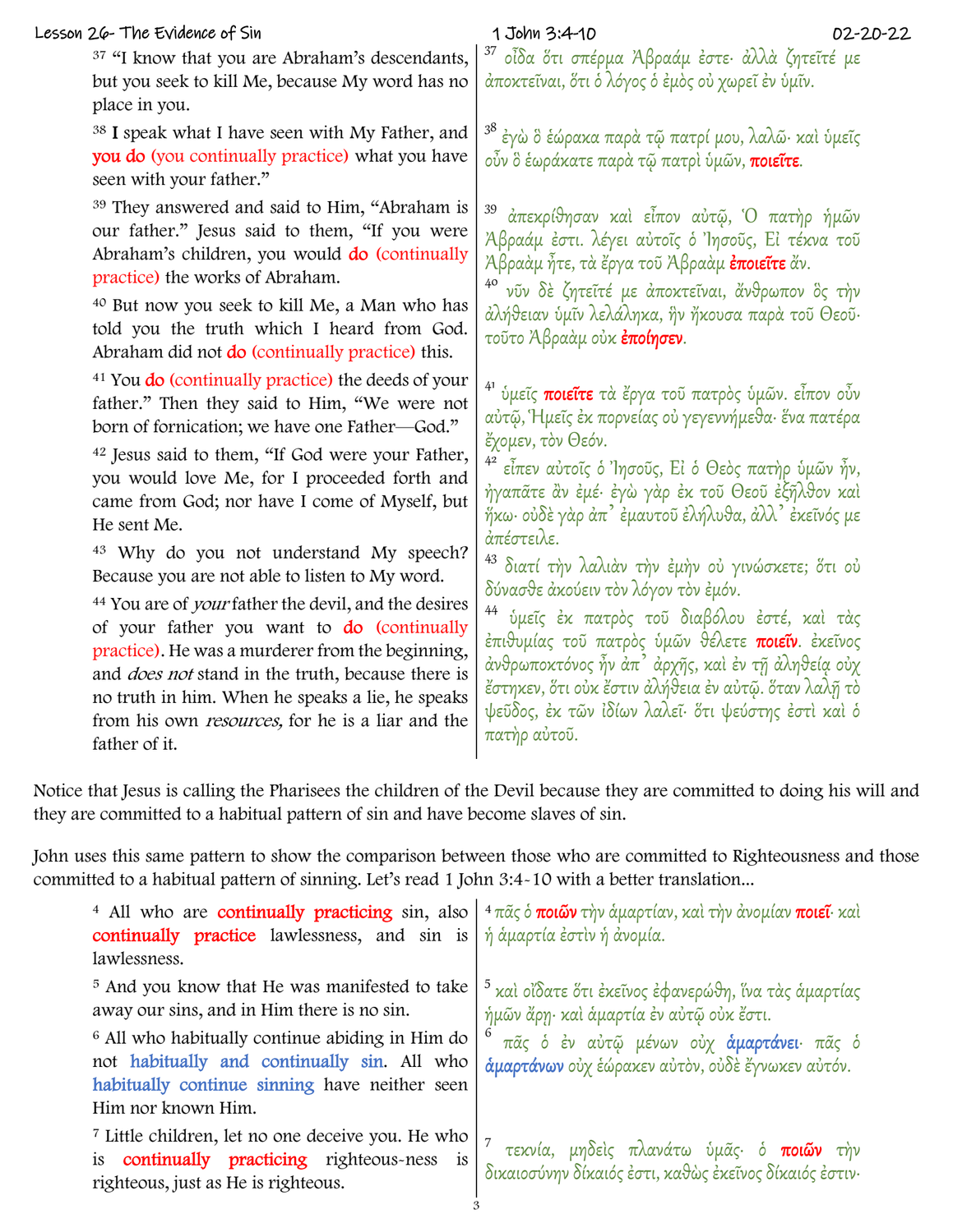| Lesson 26- The Evidence of Sin                                                                                                                                                                                                                                                                                                                                                                                                                                                                                                                                                                                                               | 1 John 3:4-10                                                                                                            | 02-20-22 |  |
|----------------------------------------------------------------------------------------------------------------------------------------------------------------------------------------------------------------------------------------------------------------------------------------------------------------------------------------------------------------------------------------------------------------------------------------------------------------------------------------------------------------------------------------------------------------------------------------------------------------------------------------------|--------------------------------------------------------------------------------------------------------------------------|----------|--|
| <sup>8</sup> He who is (continually practicing) sin is of the<br>devil, for the devil has sinned from the beginning.                                                                                                                                                                                                                                                                                                                                                                                                                                                                                                                         |                                                                                                                          |          |  |
| For this purpose the Son of God was manifested,                                                                                                                                                                                                                                                                                                                                                                                                                                                                                                                                                                                              | $^8$ ὁ <b>ποιῶν τὴν ἁμαρτίαν</b> ἐκ τοῦ διαβόλου ἐστίν, ὅτι ἀπ $^2$<br>άρχῆς ὁ διάβολος ἁμαρτάνει. εἰς τοῦτο ἐφανερώθη ὁ |          |  |
| that He might destroy the works of the devil.                                                                                                                                                                                                                                                                                                                                                                                                                                                                                                                                                                                                | υίὸς τοῦ Θεοῦ, ἵνα λύσῃ τὰ ἔργα τοῦ διαβόλου.                                                                            |          |  |
| All who have been born of God do not<br>9<br>continually practice sin, for His seed remains in                                                                                                                                                                                                                                                                                                                                                                                                                                                                                                                                               |                                                                                                                          |          |  |
| him; and he cannot habitually and continually                                                                                                                                                                                                                                                                                                                                                                                                                                                                                                                                                                                                | <sup>9</sup> πᾶς ὁ γεγεννημένος ἐκ τοῦ Θεοῦ ἁμαρτίαν οὐ <b>ποιεῖ</b> ,<br>ότι σπέρμα αὐτοῦ ἐν αὐτῷ μένει· καὶ οὐ δύναται |          |  |
| sin, because he has been born of God.                                                                                                                                                                                                                                                                                                                                                                                                                                                                                                                                                                                                        | άμαρτάνειν, ότι έκ τοῦ Θεοῦ γεγέννηται.                                                                                  |          |  |
| <sup>10</sup> In this the children of God and the children of<br>the devil are manifest: All who are not continually                                                                                                                                                                                                                                                                                                                                                                                                                                                                                                                         |                                                                                                                          |          |  |
| practicing righteous-ness are not of God, nor is                                                                                                                                                                                                                                                                                                                                                                                                                                                                                                                                                                                             | 10<br>έν τούτω φανερά έστι τα τέκνα τοῦ Θεοῦ καὶ τα                                                                      |          |  |
| he who does not continue loving his brother.                                                                                                                                                                                                                                                                                                                                                                                                                                                                                                                                                                                                 | τέκνα τοῦ διαβόλου· πᾶς ὁ μὴ <b>ποιῶν</b> δικαιοσύνην, οὐκ<br>έστιν έκ τοῦ Θεοῦ, καὶ ὁ μὴ ἀγαπῶν τὸν ἀδελφὸν             |          |  |
|                                                                                                                                                                                                                                                                                                                                                                                                                                                                                                                                                                                                                                              | αύτοῦ.                                                                                                                   |          |  |
| I think this paints a clearer picture now of what the original Greek is portraying.                                                                                                                                                                                                                                                                                                                                                                                                                                                                                                                                                          |                                                                                                                          |          |  |
| John's focus is not so much on whether we sin or not, but rather what are you committed to. What are you habitually<br>and continually practicing? Are you a slave to sin or a slave to Righteousness?                                                                                                                                                                                                                                                                                                                                                                                                                                       |                                                                                                                          |          |  |
| Now that we have an understanding of this passage, I want to run through these 7 verses, and just touch on the high                                                                                                                                                                                                                                                                                                                                                                                                                                                                                                                          |                                                                                                                          |          |  |
| points, keeping them together as one thought. Much of what John is saying we have already covered in other lessons,<br>but as John circles around, we can see how these are all fitting together.                                                                                                                                                                                                                                                                                                                                                                                                                                            |                                                                                                                          |          |  |
| 3:4)                                                                                                                                                                                                                                                                                                                                                                                                                                                                                                                                                                                                                                         |                                                                                                                          |          |  |
| <sup>4</sup> All who are <b>continually practicing</b> sin, also<br>continually practice lawlessness, and sin is<br>lawlessness.                                                                                                                                                                                                                                                                                                                                                                                                                                                                                                             | <sup>4</sup> πᾶς ὁ <b>ποιῶν</b> τὴν ἁμαρτίαν, καὶ τὴν ἀνομίαν <b>ποιεῖ</b> · καὶ<br>ή άμαρτία ἐστὶν ἡ ἀνομία.            |          |  |
| John makes a point to define what sin is. He says it is lawlessness, $\frac{\partial v \circ \mu}{\partial \alpha}$ , without Law. Therefore, if you are<br>continually practicing sin, you are continually violating the Law of God. It is a complete disregard to God's Holy Law<br>and His standard of Righteousness.                                                                                                                                                                                                                                                                                                                     |                                                                                                                          |          |  |
| Sin is the violation of the Law in which all of us have fallen short and broken His Law. This is why we need a Savior.<br>This is why Jesus came. He came to fulfill the Righteous requirements of the Law, Rom 8:3-4.                                                                                                                                                                                                                                                                                                                                                                                                                       |                                                                                                                          |          |  |
| And this leads to verse 5                                                                                                                                                                                                                                                                                                                                                                                                                                                                                                                                                                                                                    |                                                                                                                          |          |  |
| 3:5)                                                                                                                                                                                                                                                                                                                                                                                                                                                                                                                                                                                                                                         |                                                                                                                          |          |  |
| <sup>5</sup> And you know that He was manifested to take $\frac{1}{2}$ καὶ οἴδατε ὅτι ἐκεῖνος ἐφανερώθη, ἵνα τὰς ἁμαρτίας<br>away our sins, and in Him there is no sin.                                                                                                                                                                                                                                                                                                                                                                                                                                                                      | ήμῶν ἄρη· καὶ ἁμαρτία ἐν αὐτῷ οὐκ ἔστι.                                                                                  |          |  |
| He was manifested meaning He became a man, He took part of flesh and blood so that He might take away our<br>sins. He did this as the Lamb of God, John 1:29 -  "Behold! The Lamb of God who takes away the sin of the world!"<br>Paul says the same thing in Colossians 2:13-14- <sup>13</sup> And you, being dead in your trespasses and the uncircumcision of your<br>flesh, He has made alive together with Him, having forgiven you all trespasses, <sup>14</sup> having wiped out the handwriting of<br>requirements that was against us, which was contrary to us. And He has taken it out of the way, having nailed it to the cross. |                                                                                                                          |          |  |
| Hebrews 9:26- but now, once at the end of the ages, He has appeared to put away sin by the sacrifice of Himself.                                                                                                                                                                                                                                                                                                                                                                                                                                                                                                                             |                                                                                                                          |          |  |
| and in Him there is no sin. Jesus was without sin and lived a sinless life and He went to the cross as the Lamb of<br>God without blemish, as the perfect sacrifice to appease the Righteous wrath of God by taking it on Himself. 2<br>Corinthians 5:21 - For He made Him who knew no sin to be sin for us, that we might become the righteousness of God in<br>Him.                                                                                                                                                                                                                                                                        |                                                                                                                          |          |  |
|                                                                                                                                                                                                                                                                                                                                                                                                                                                                                                                                                                                                                                              |                                                                                                                          |          |  |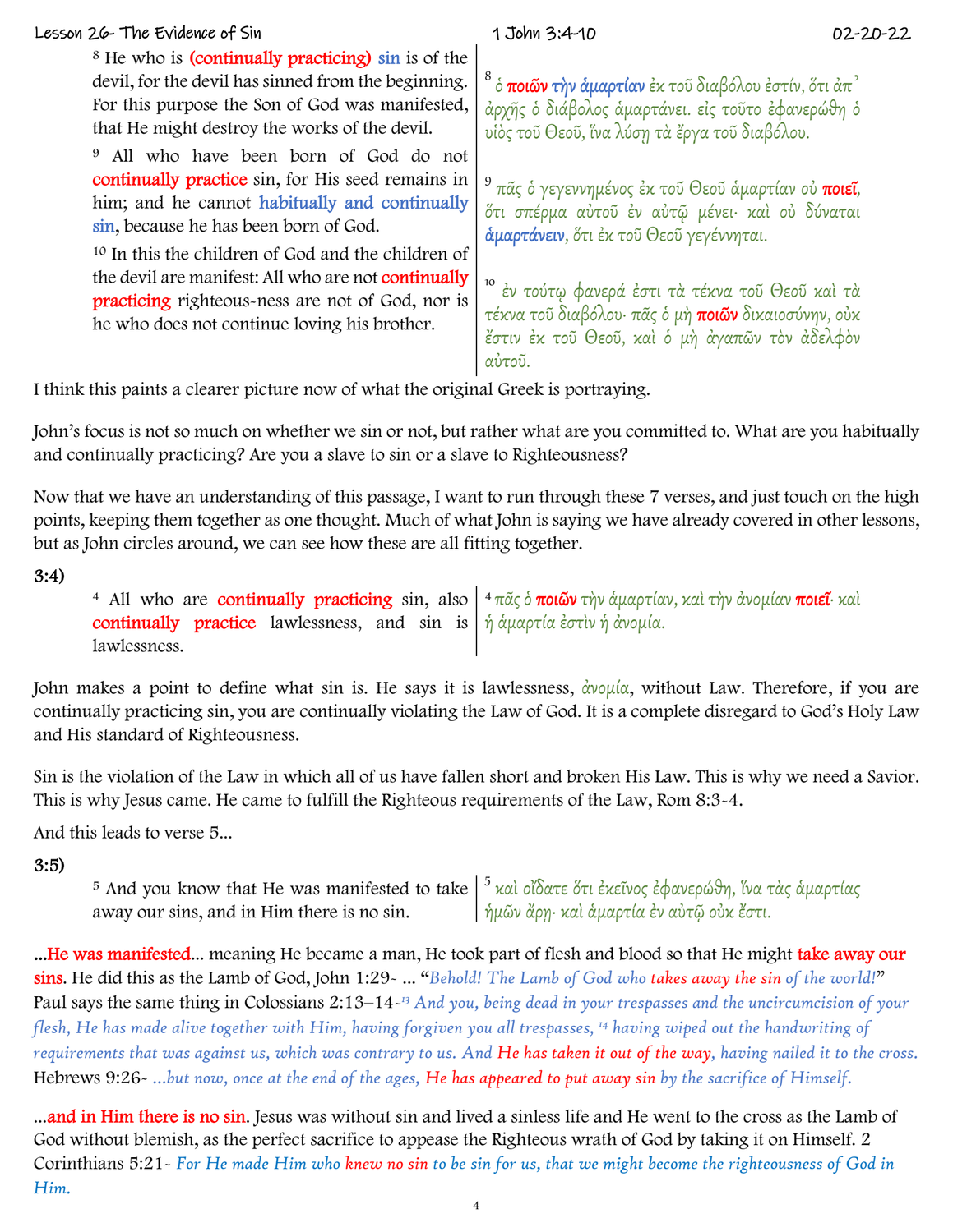# Lesson 26- The Evidence of Sin 1 John 3:4-10 02-20-22

F-All who balifinally continue disting in This do. <sup>1</sup> wit, *i.e.* is a adopt plane aby the probability of the state of the state of the state of the state of the state of the state of the state of the state of the state